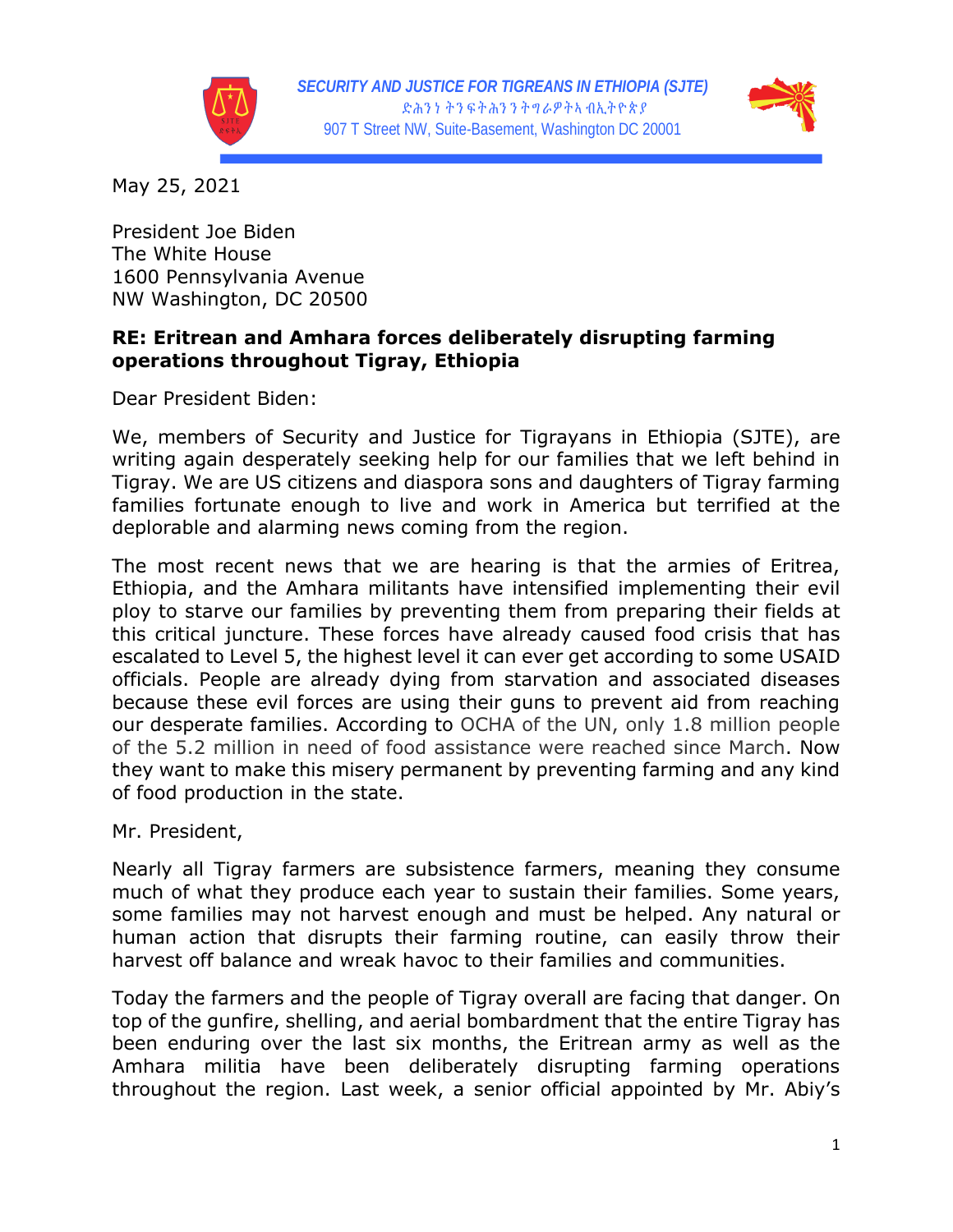



government said that "there is a campaign by those tasked with law enforcement to prevent farming in Tigray." He interpreted this campaign to mean a deliberate action to starve and annihilate the people of Tigray.

Just last week on May 16<sup>th</sup>, the Amhara regional government announced that it is auctioning farmland that it is occupying in western Tigray. It referred to this land as free meaning it has no owner. Actually, this land has owners. But the owners were killed or violently evicted from their farmlands and homes by Amhara militants supported by the Eritrean and Ethiopian militaries as reported by the New York Times on February 26, 2021. Now the Amhara government wants to populate these farmlands by ethnic Amhara luring them with "free" land.

We are appalled by this announcement and urge you, Mr. President, to do whatever is necessary to prevent the looming danger of a long-term famine like the one the world saw in 1984. Farming in Tigray starts now in May and continues until all grains have been sown in June. Disrupting this operation or auctioning land owned by Tigray farmers means disrupting and eventually halting food production for the year. We respectfully urge you to do whatever you deem necessary to stop those that are trying to plunge Tigray into further food crisis.

To us at SJTE, the solution is not complicated--removing the Eritrean and Amhara forces from Tigray soil would change the situation overnight and give Tigray farmers desperately needed breathing room to resume their operations. As we indicated in our previous letter, enough pressure needs to be applied on the Eritrean as well as Ethiopian governments to remove the perpetrators out of Tigray. We don't see any reason why the same amount of pressure used in the former Yugoslavia cannot be used on Eritrea and Ethiopia today.

We appeal to you, Mr. Biden, to save our farmers and our people who are facing the greatest danger they have ever faced, even worse than the 1984 famine in which more than one million people perished in less than two years. We sincerely thank you for what you have done for Tigray up to this point but hope that you will continue until the people of Tigray are free again like other Ethiopians.

Most respectfully,

**SITE**